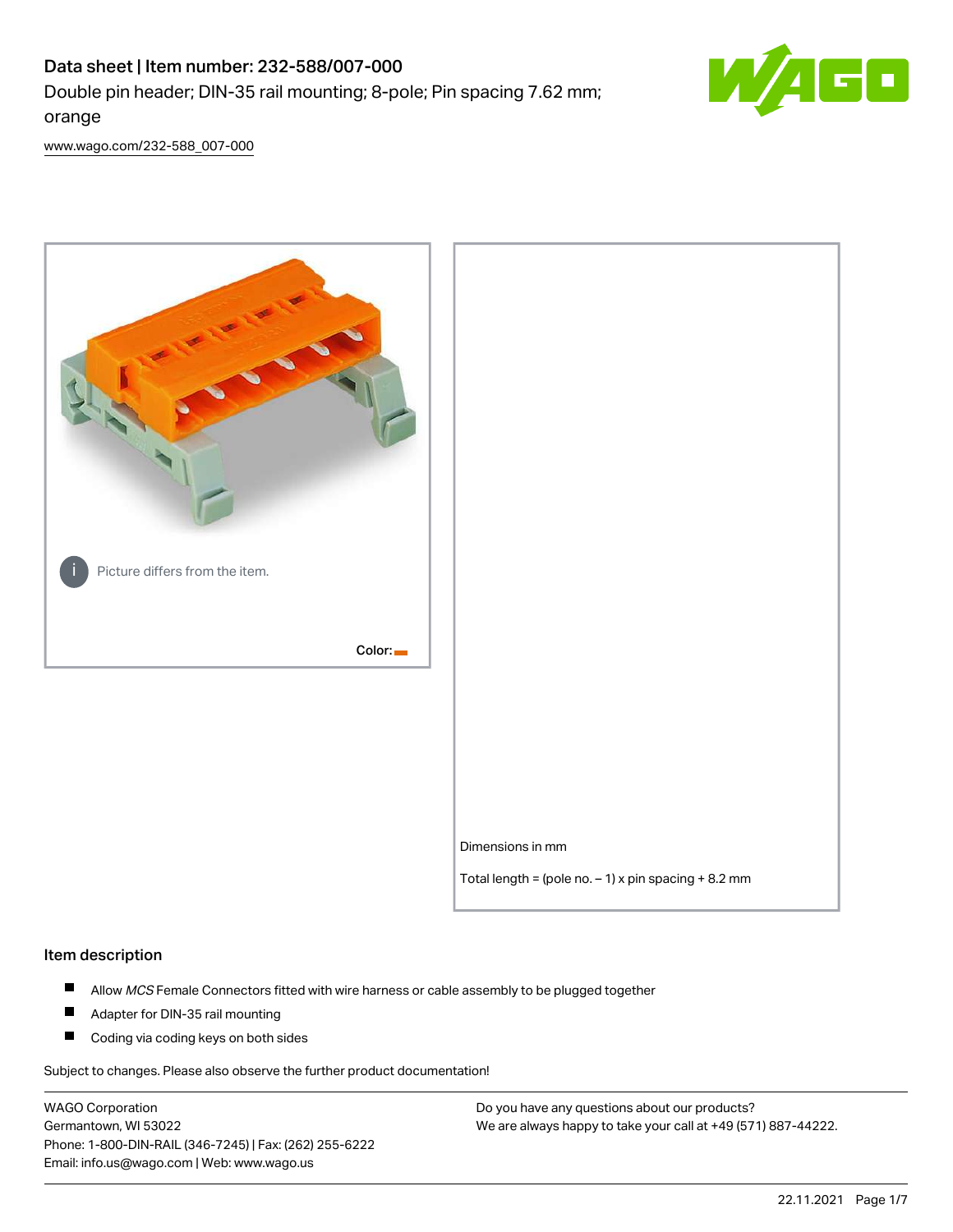

### Data Notes

| Safety information 1 | The <i>MCS – MULTI CONNECTION SYSTEM</i> includes connectors<br>without breaking capacity in accordance with DIN EN 61984. When<br>used as intended, these connectors must not be connected<br>/disconnected when live or under load. The circuit design should<br>ensure header pins, which can be touched, are not live when<br>unmated. |
|----------------------|--------------------------------------------------------------------------------------------------------------------------------------------------------------------------------------------------------------------------------------------------------------------------------------------------------------------------------------------|
| Variants:            | Other pole numbers<br>Other versions (or variants) can be requested from WAGO Sales or<br>configured at https://configurator.wago.com/                                                                                                                                                                                                     |

## Electrical data

## IEC Approvals

| Ratings per                 | IEC/EN 60664-1                                                        |
|-----------------------------|-----------------------------------------------------------------------|
| Ratings (note)              | Notice: Male connectors must not be live when disconnected!           |
| Rated voltage (III / 3)     | 500 V                                                                 |
| Rated surge voltage (III/3) | 6 <sub>kV</sub>                                                       |
| Rated voltage (III/2)       | 630 V                                                                 |
| Rated surge voltage (III/2) | 6 <sub>kV</sub>                                                       |
| Nominal voltage (II/2)      | 1000V                                                                 |
| Rated surge voltage (II/2)  | 6 <sub>kV</sub>                                                       |
| Rated current               | 12A                                                                   |
| Legend (ratings)            | $(III / 2)$ $\triangle$ Overvoltage category III / Pollution degree 2 |

## UL Approvals

| Approvals per                  | UL 1059 |
|--------------------------------|---------|
| Rated voltage UL (Use Group B) | 300 V   |
| Rated current UL (Use Group B) | 15 A    |
| Rated voltage UL (Use Group D) | 300 V   |
| Rated current UL (Use Group D) | 10 A    |

## Ratings per UL

| Rated voltage UL 1977 | 600 V |
|-----------------------|-------|
| Rated current UL 1977 |       |

Subject to changes. Please also observe the further product documentation!

| <b>WAGO Corporation</b>                                | Do you have any questions about our products?                 |  |
|--------------------------------------------------------|---------------------------------------------------------------|--|
| Germantown, WI 53022                                   | We are always happy to take your call at +49 (571) 887-44222. |  |
| Phone: 1-800-DIN-RAIL (346-7245)   Fax: (262) 255-6222 |                                                               |  |
| Email: info.us@wago.com   Web: www.wago.us             |                                                               |  |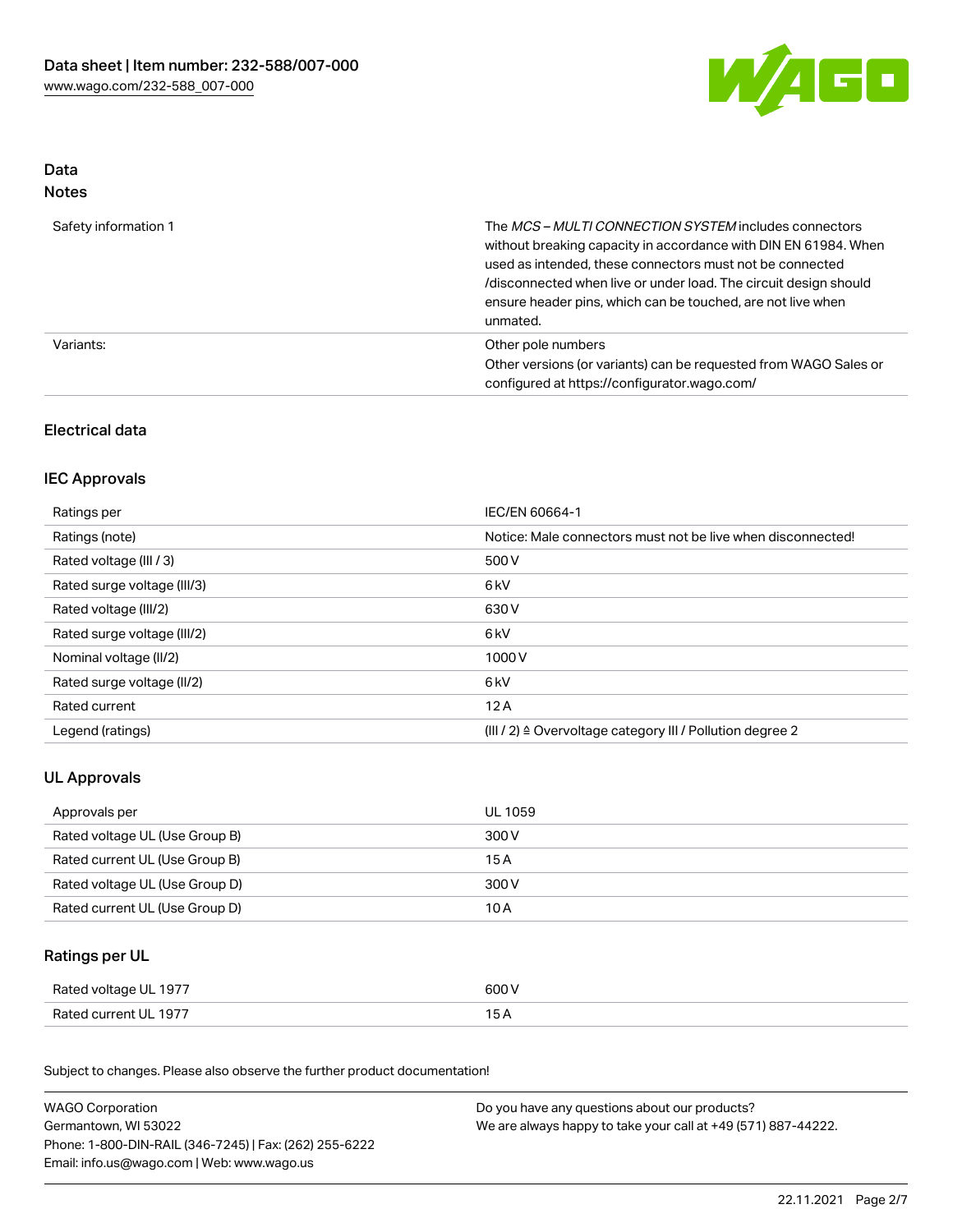

## CSA Approvals

| Approvals per                                                              | <b>CSA</b>                                     |
|----------------------------------------------------------------------------|------------------------------------------------|
| Rated voltage CSA (Use Group B)                                            | 300V                                           |
| Rated current CSA (Use Group B)                                            | 15A                                            |
| Rated voltage CSA (Use Group D)                                            | 300V                                           |
| Rated current CSA (Use Group D)                                            | 10A                                            |
|                                                                            |                                                |
| <b>Connection data</b>                                                     |                                                |
| Total number of potentials                                                 | 8                                              |
| Number of connection types                                                 | 1                                              |
| Number of levels                                                           | $\mathbf{1}$                                   |
|                                                                            |                                                |
| <b>Connection 1</b>                                                        |                                                |
| Number of poles                                                            | 8                                              |
|                                                                            |                                                |
| Physical data                                                              |                                                |
| Pin spacing                                                                | 7.62 mm / 0.3 inch                             |
| Width                                                                      | 61.34 mm / 2.415 inch                          |
| Height from upper-edge of DIN-rail                                         | 15 mm / 0.591 inch                             |
| Depth                                                                      | 42.5 mm / 1.673 inch                           |
|                                                                            |                                                |
| Mechanical data                                                            |                                                |
| Mounting type                                                              | DIN-35 rail                                    |
|                                                                            |                                                |
| Plug-in connection                                                         |                                                |
|                                                                            |                                                |
| Contact type (pluggable connector)<br>Connector (connection type)          | Male connector/plug<br>for pluggable connector |
| Mismating protection                                                       | No                                             |
| Locking of plug-in connection                                              | Without                                        |
|                                                                            |                                                |
| <b>Material data</b>                                                       |                                                |
|                                                                            |                                                |
| Color                                                                      | orange                                         |
| Material group                                                             |                                                |
| Insulation material                                                        | Polyamide (PA66)                               |
| Flammability class per UL94                                                | V <sub>0</sub>                                 |
| Subject to changes. Please also observe the further product documentation! |                                                |
|                                                                            |                                                |
| <b>WAGO Corporation</b>                                                    | Do you have any questions about our products?  |

WAGO Corporation Germantown, WI 53022 Phone: 1-800-DIN-RAIL (346-7245) | Fax: (262) 255-6222 Email: info.us@wago.com | Web: www.wago.us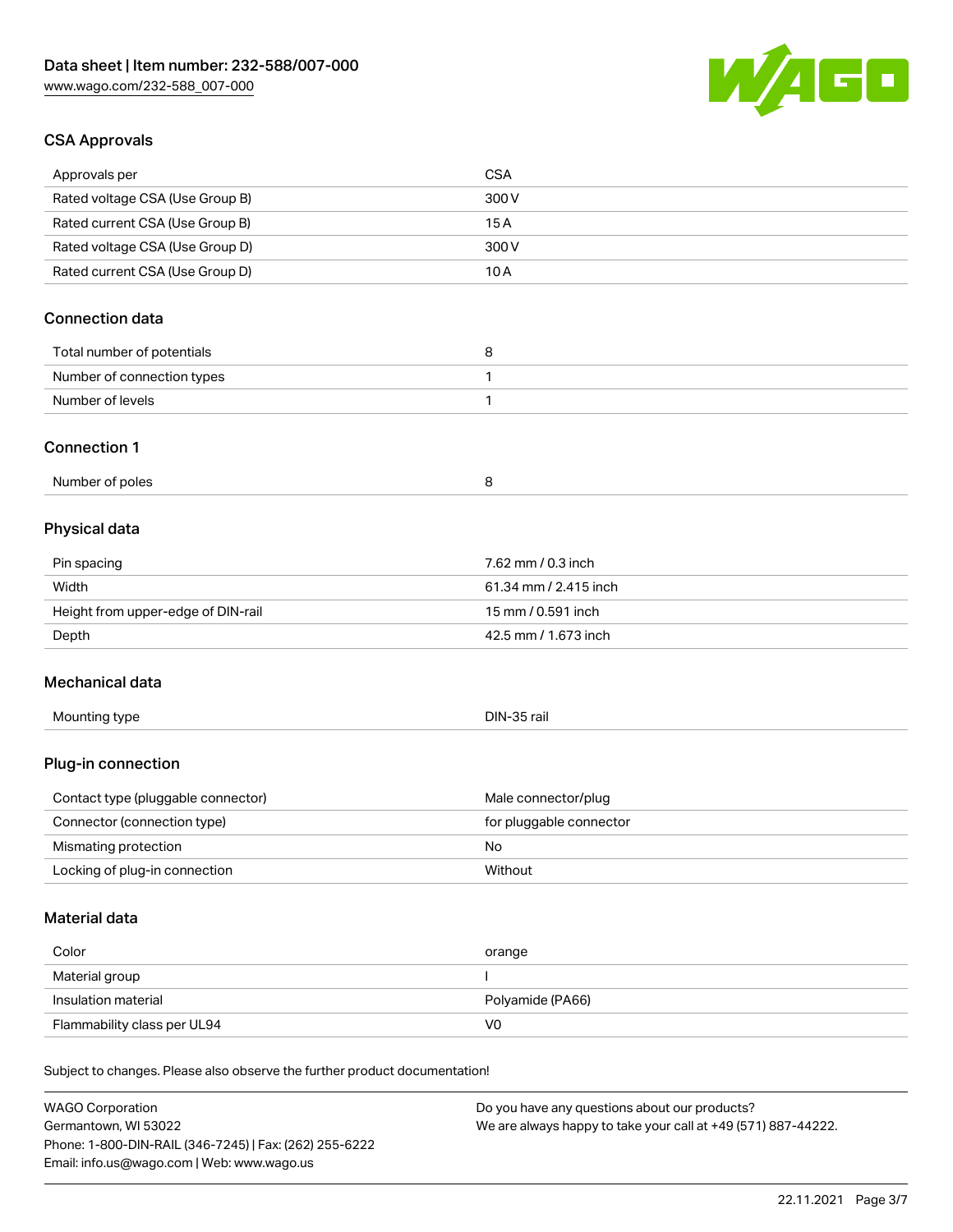[www.wago.com/232-588\\_007-000](http://www.wago.com/232-588_007-000)



| Contact material | Electrolytic copper (E <sub>Cu</sub> ) |
|------------------|----------------------------------------|
| Contact plating  | tin-plated                             |
| Fire load        | 0.216 MJ                               |
| Weight           | 9.6g                                   |
|                  |                                        |

## Environmental requirements

| Limit temperature range | ⊥+100 °ົ<br>-60 |
|-------------------------|-----------------|
|-------------------------|-----------------|

#### Commercial data

| Product Group         | 3 (Multi Conn. System) |
|-----------------------|------------------------|
| PU (SPU)              | 10 Stück               |
| Packaging type        | box                    |
| Country of origin     | DE                     |
| <b>GTIN</b>           | 4045454340629          |
| Customs tariff number | 8536694040             |

## Approvals / Certificates

#### Country specific Approvals

| Logo                        | Approval                                     | <b>Additional Approval Text</b> | Certificate<br>name |
|-----------------------------|----------------------------------------------|---------------------------------|---------------------|
|                             | CВ<br>DEKRA Certification B.V.               | IEC 61984                       | NL-39756            |
| <b>VEMA</b><br><b>INEUR</b> | <b>KEMA/KEUR</b><br>DEKRA Certification B.V. | EN 61984                        | 2190761.01          |

#### Ship Approvals

Email: info.us@wago.com | Web: www.wago.us

|                         |                                                                            |                                                               | Certificate |
|-------------------------|----------------------------------------------------------------------------|---------------------------------------------------------------|-------------|
| Logo                    | Approval                                                                   | <b>Additional Approval Text</b>                               | name        |
| ABS                     | <b>ABS</b>                                                                 |                                                               | $19-$       |
|                         | American Bureau of Shipping                                                |                                                               | HG15869876- |
|                         |                                                                            |                                                               | <b>PDA</b>  |
|                         | BV                                                                         | <b>IEC 60998</b>                                              | 11915/D0 BV |
| VERITAS                 | Bureau Veritas S.A.                                                        |                                                               |             |
|                         | <b>DNV GL</b>                                                              | EN 60998                                                      | TAE000016Z  |
|                         | Det Norske Veritas, Germanischer Lloyd                                     |                                                               |             |
|                         | Subject to changes. Please also observe the further product documentation! |                                                               |             |
| <b>WAGO Corporation</b> |                                                                            | Do you have any questions about our products?                 |             |
| Germantown, WI 53022    |                                                                            | We are always happy to take your call at +49 (571) 887-44222. |             |
|                         | Phone: 1-800-DIN-RAIL (346-7245)   Fax: (262) 255-6222                     |                                                               |             |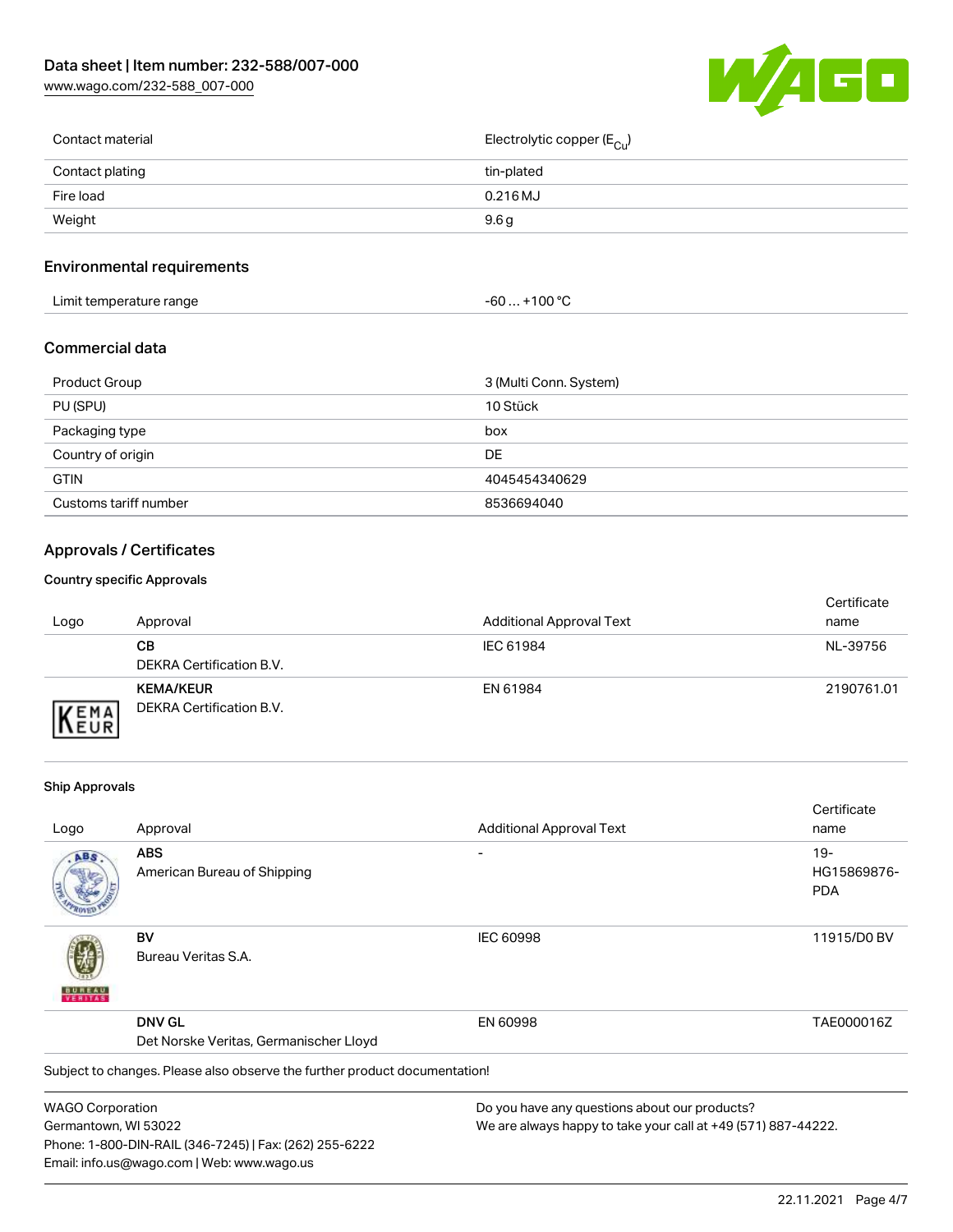

#### UL-Approvals

| Logo                   | Approval                                    | <b>Additional Approval Text</b> | Certificate<br>name |
|------------------------|---------------------------------------------|---------------------------------|---------------------|
| $\boldsymbol{\varphi}$ | UR<br>Underwriters Laboratories Inc.        | <b>UL 1977</b>                  | E45171              |
| 8                      | <b>UR</b><br>Underwriters Laboratories Inc. | <b>UL 1059</b>                  | E45172              |

### Counterpart



| ltem no.231-708/026-000                                                                                              |                                  |
|----------------------------------------------------------------------------------------------------------------------|----------------------------------|
| 1-conductor female connector; CAGE CLAMP®; 2.5 mm <sup>2</sup> ; Pin spacing 7.62 mm; 8-pole; 2,50 mm <sup>2</sup> ; | www.wago.com/231-708/026-<br>000 |
| orange                                                                                                               |                                  |

## Optional accessories

## Coding

| Coding               |                                                                                                                                             |                      |
|----------------------|---------------------------------------------------------------------------------------------------------------------------------------------|----------------------|
|                      | Item no.: 231-130<br>Coding key; snap-on type; light gray                                                                                   | www.wago.com/231-130 |
| Carrier rail         |                                                                                                                                             |                      |
| Mounting accessories |                                                                                                                                             |                      |
|                      | Item no.: 210-197<br>Steel carrier rail; 35 x 15 mm; 1.5 mm thick; 2 m long; slotted; similar to EN 60715; silver-colored                   | www.wago.com/210-197 |
|                      | Item no.: 210-198<br>Copper carrier rail; 35 x 15 mm; 2.3 mm thick; 2 m long; unslotted; according to EN 60715; copper-<br>colored          | www.wago.com/210-198 |
|                      | Item no.: 210-504<br>Steel carrier rail; 35 x 7.5 mm; 1 mm thick; 2 m long; slotted; galvanized; according to EN 60715; silver-<br>colored  | www.wago.com/210-504 |
|                      | Item no.: 210-505<br>Steel carrier rail; 35 x 7.5 mm; 1 mm thick; 2 m long; unslotted; galvanized; according to EN 60715;<br>silver-colored | www.wago.com/210-505 |
|                      | Item no.: 210-506<br>Steel carrier rail; 35 x 15 mm; 1.5 mm thick; 2 m long; unslotted; galvanized; similar to EN 60715; silver-<br>colored | www.wago.com/210-506 |

Item no.: 210-508

Subject to changes. Please also observe the further product documentation!

| <b>WAGO Corporation</b>                                | Do you have any questions about our products?                 |
|--------------------------------------------------------|---------------------------------------------------------------|
| Germantown, WI 53022                                   | We are always happy to take your call at +49 (571) 887-44222. |
| Phone: 1-800-DIN-RAIL (346-7245)   Fax: (262) 255-6222 |                                                               |
| Email: info.us@wago.com   Web: www.wago.us             |                                                               |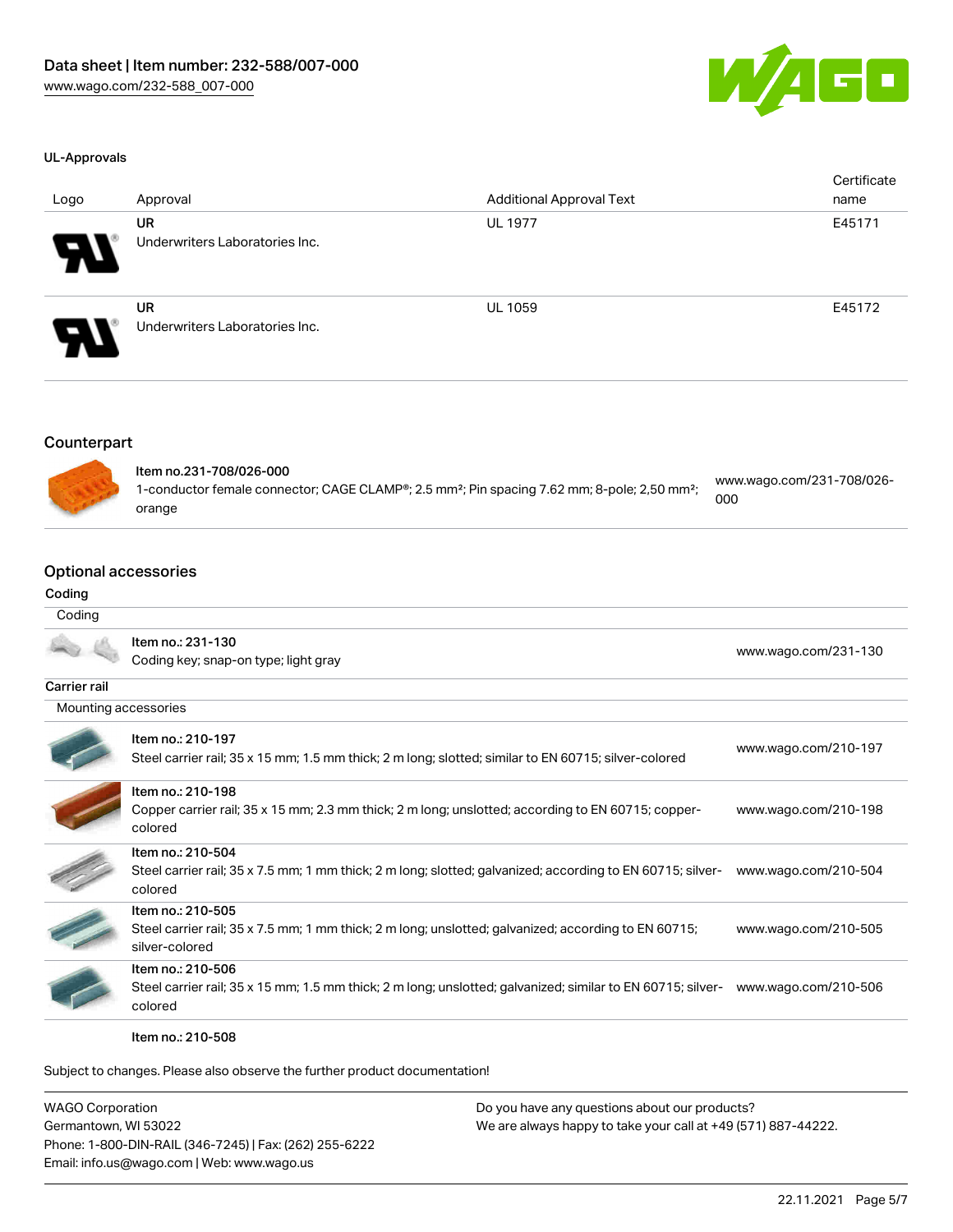## Data sheet | Item number: 232-588/007-000

[www.wago.com/232-588\\_007-000](http://www.wago.com/232-588_007-000)



| ۱ |
|---|
|   |
|   |

Steel carrier rail; 35 x 15 mm; 1.5 mm thick; 2 m long; slotted; galvanized; similar to EN 60715; silvercolored [www.wago.com/210-508](http://www.wago.com/210-508)

| Item no.: 210-113<br>Steel carrier rail; 35 x 7.5 mm; 1 mm thick; 2 m long; unslotted; according to EN 60715; silver-colored                                          | www.wago.com/210-113 |
|-----------------------------------------------------------------------------------------------------------------------------------------------------------------------|----------------------|
| Item no.: 210-118<br>Steel carrier rail; 35 x 15 mm; 2.3 mm thick; 2 m long; unslotted; according to EN 60715; silver-colored                                         | www.wago.com/210-118 |
| Item no.: 210-112<br>Steel carrier rail; 35 x 7.5 mm; 1 mm thick; 2 m long; slotted; according to EN 60715; "Hole width 25 mm; www.wago.com/210-112<br>silver-colored |                      |
| Item no.: 210-114<br>Steel carrier rail; 35 x 15 mm; 1.5 mm thick; 2 m long; unslotted; similar to EN 60715; silver-colored                                           | www.wago.com/210-114 |
| Item no.: 210-115<br>Steel carrier rail; 35 x 7.5 mm; 1 mm thick; 2 m long; slotted; according to EN 60715; "Hole width 18 mm; www.wago.com/210-115<br>silver-colored |                      |
| Item no.: 210-196<br>Aluminum carrier rail; 35 x 8.2 mm; 1.6 mm thick; 2 m long; unslotted; similar to EN 60715; silver-colored                                       | www.wago.com/210-196 |

## Downloads Documentation

| <b>Additional Information</b>                                                |            |               |          |
|------------------------------------------------------------------------------|------------|---------------|----------|
| Technical explanations                                                       | 2019 Apr 3 | pdf<br>2.0 MB | Download |
|                                                                              |            |               |          |
| <b>CAD files</b>                                                             |            |               |          |
| <b>CAE</b> data                                                              |            |               |          |
| EPLAN Data Portal 232-588/007-000                                            |            | <b>URL</b>    | Download |
| EPLAN Data Portal 232-588/007-000                                            |            | <b>URL</b>    | Download |
|                                                                              |            |               |          |
| <b>Environmental Product Compliance</b>                                      |            |               |          |
| <b>Compliance Search</b>                                                     |            |               |          |
| Environmental Product Compliance 232-588/007-000                             |            | <b>URL</b>    | Download |
| Double pin header; DIN-35 rail mounting; 8-pole; Pin spacing 7.62 mm; orange |            |               |          |
| Subject to changes. Please also observe the further product documentation!   |            |               |          |

| <b>WAGO Corporation</b>                                |
|--------------------------------------------------------|
| Germantown, WI 53022                                   |
| Phone: 1-800-DIN-RAIL (346-7245)   Fax: (262) 255-6222 |
| Email: info.us@wago.com   Web: www.wago.us             |